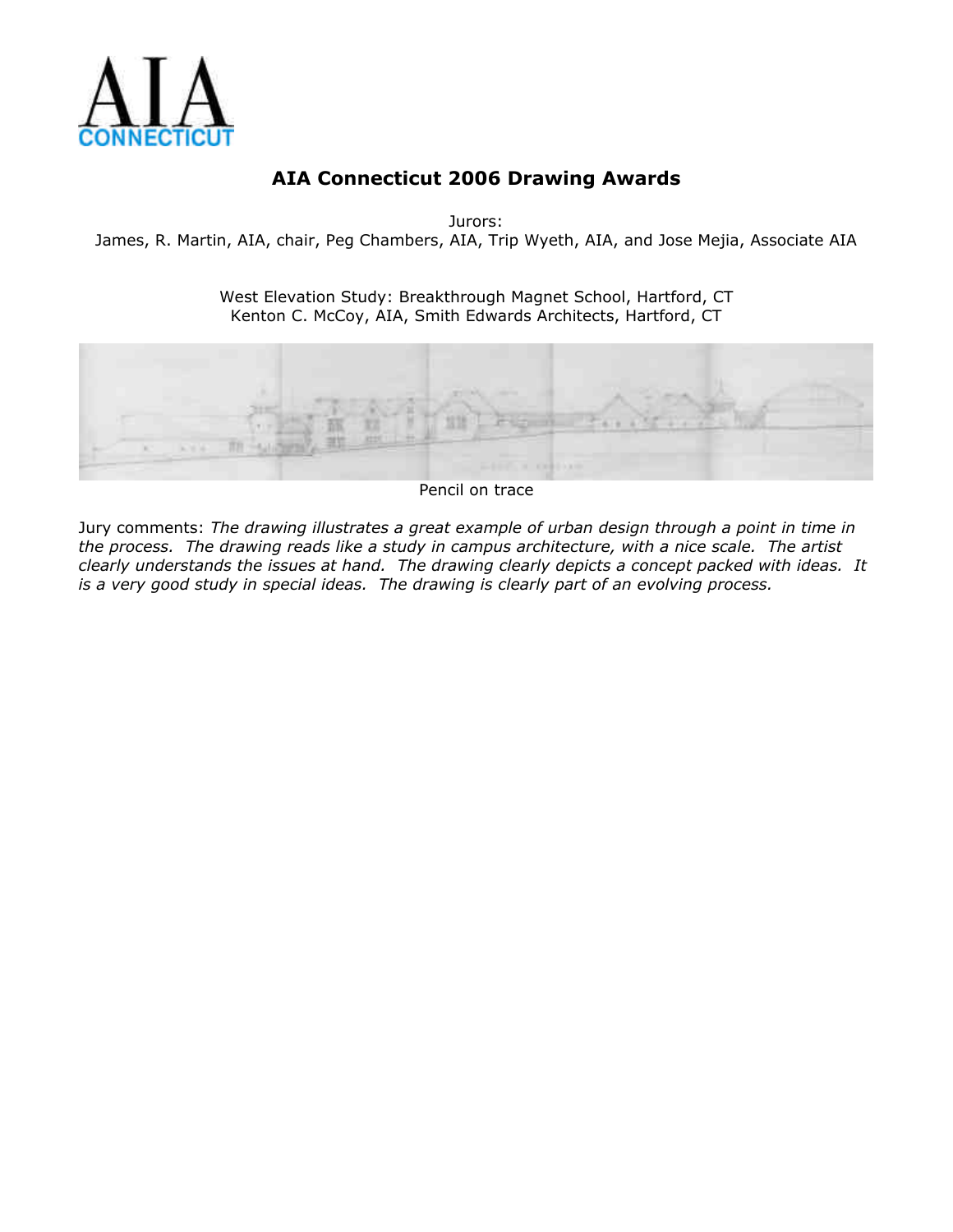

Daniel Chester French Studio, Stockbridge, MA Kenton C. McCoy, AIA, Smith Edwards Architects, Hartford. CT



Pen and ink on paper

Jury comments: *This is a beautiful, passionate demonstration of a quick, momentary, three minute sketch by a talented hand. The artist obviously got fully engaged into the place and totally captured the feeling.*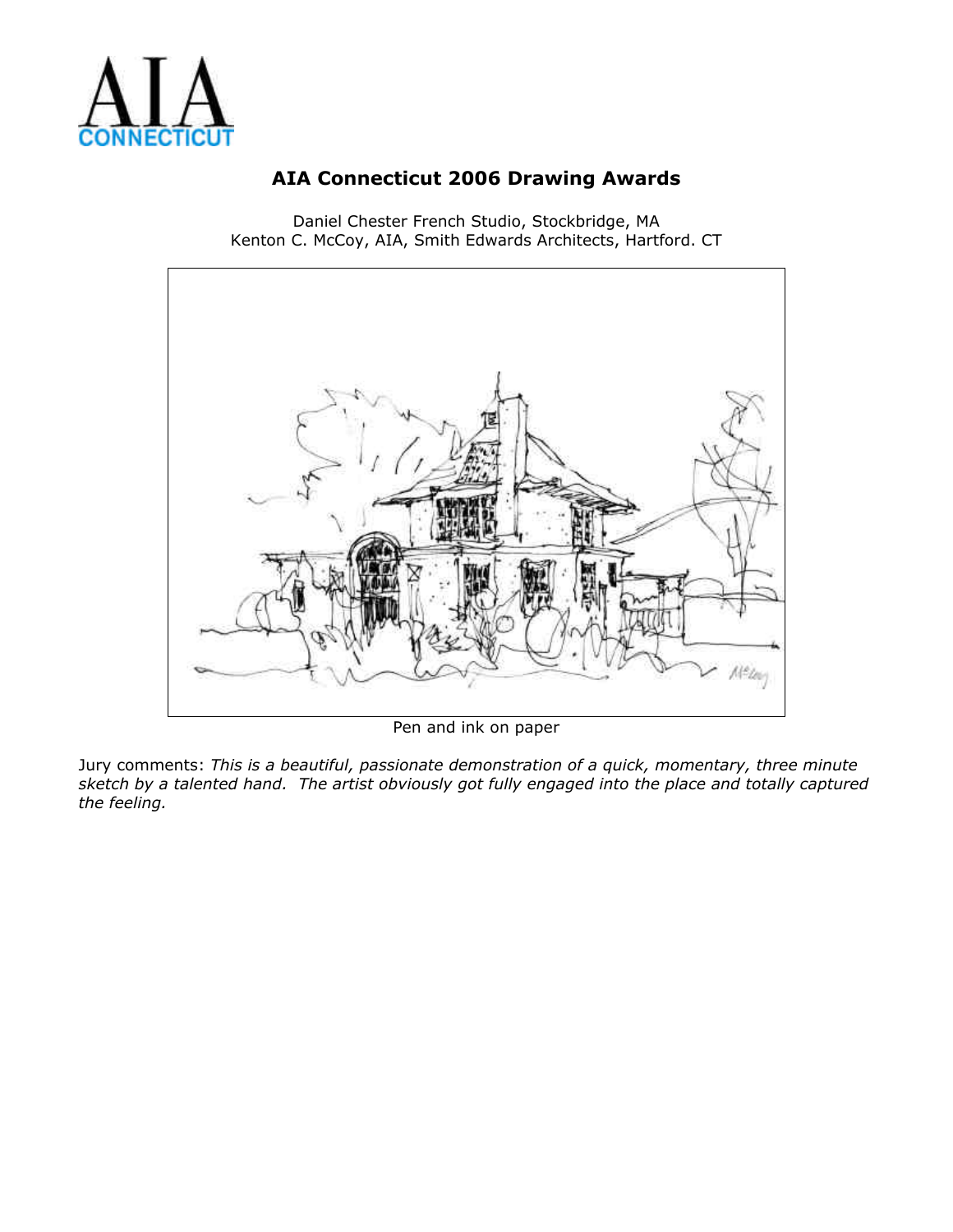

University of Hartford, Art School, South Elevation Peter Morgan, AIA, the S/L/A/M Collaborative, Glastonbury, Connecticut.



Digital Mixed Media

Jury comments: *A very provocative study in lighting … it's an intriguing demonstration of the night feel of architecture through color and texture. It's an exceptionally bold graphic with a sense of being in the interior.*